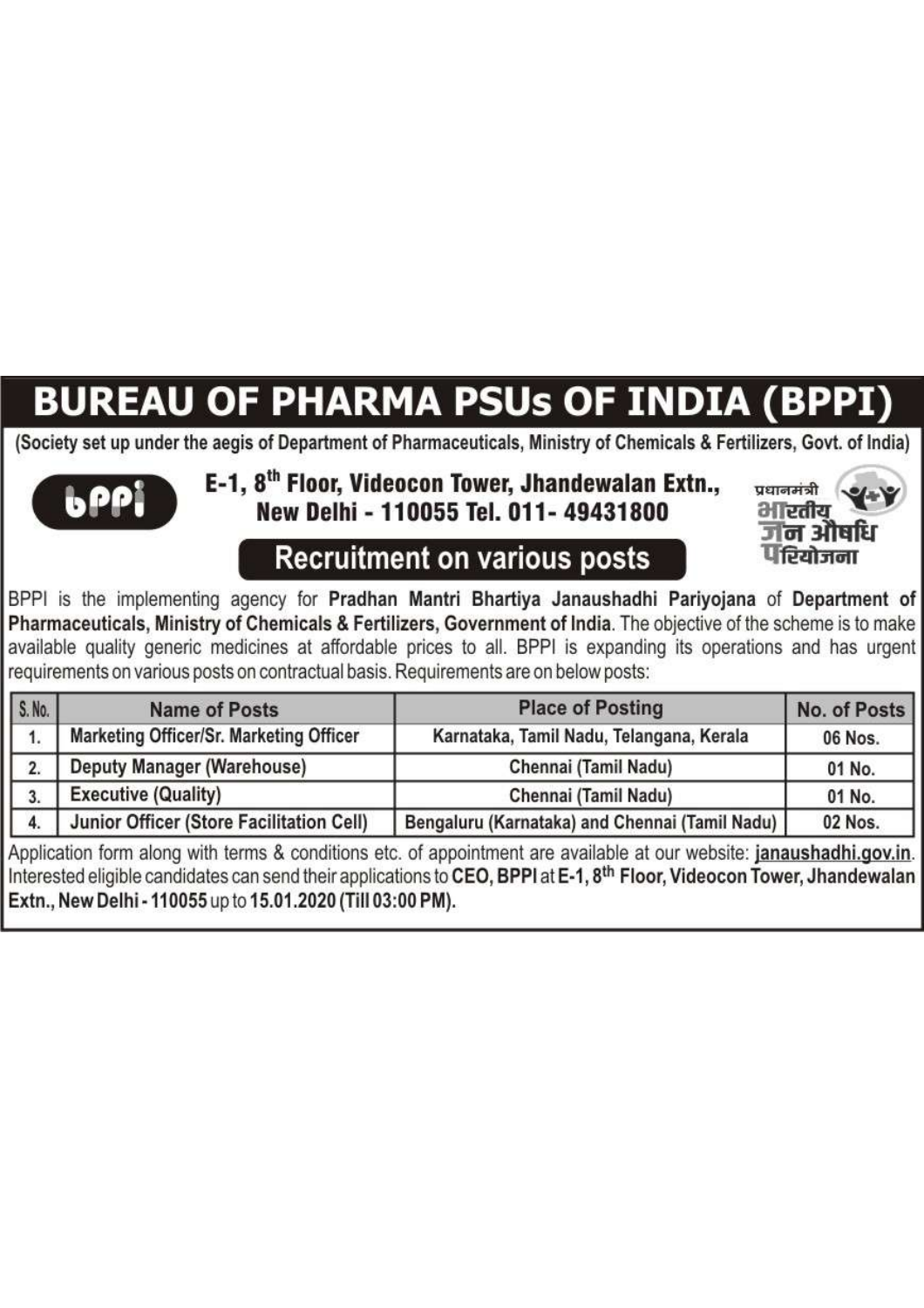#### **BUREAU OF PHARMA PUBLIC SECTOR UNDERTAKINGS OF INDIA (BPPI)**

**(Society set up under the aegis of Department of Pharmaceuticals, Government of India) E-1, 8th Floor, Videocon Tower, Jhandewalan Extn., New Delhi - 110055**

# **Recruitment on various posts Recruitment No.- 01/2020**

BPPI is the implementing agency for **Pradhan Mantri Bhartiya Janaushadhi Pariyojana** of **Department of Pharmaceuticals, Ministry of Chemicals & Fertilizers, Government of India**. The objective of the scheme is to make available quality generic medicines at affordable prices to all. BPPI is expanding its operations and has urgent requirements on various posts on contractual basis. Requirements are on below posts:

| <b>S. No.</b> | <b>Name of Posts</b>                     | <b>Place of Posting</b>                        |         |  |  |
|---------------|------------------------------------------|------------------------------------------------|---------|--|--|
|               | Marketing Officer/Sr. Marketing Officer  | Karnataka, Tamil Nadu, Telangana, Kerala       | 06 Nos. |  |  |
|               | Deputy Manager (Warehouse)               | Chennai (Tamil Nadu)                           | 01 No.  |  |  |
|               | Executive (Quality)                      | Chennai (Tamil Nadu)                           | 01 No.  |  |  |
|               | Junior Officer (Store Facilitation Cell) | Bengaluru (Karnataka) and Chennai (Tamil Nadu) | 02 Nos. |  |  |

Application form along with terms & conditions etc. of appointment are available at our website: **janaushadhi.gov.in**. Interested eligible candidates can send their applications to **CEO, BPPI** at **E-1, 8th Floor, Videocon Tower, Jhandewalan Extn., New Delhi - 110055** up to **15.01.2020 (Till 03:00 PM).**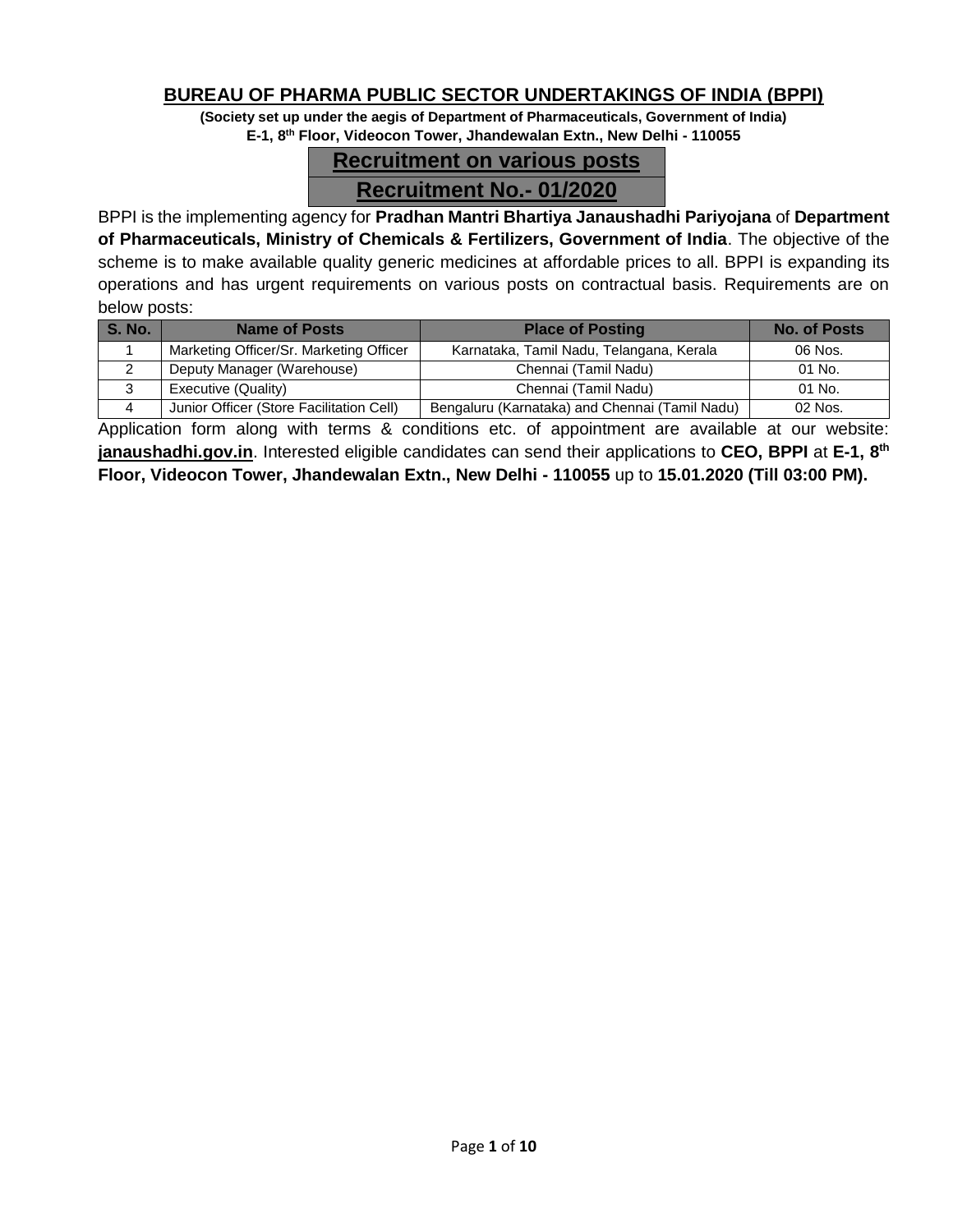# **Details of Posts, Eligibility Criteria, Emoluments and Job Description**

| 1              | <b>Post Name</b>                 | Marketing Officer/Senior Marketing Officer                                                                                                                                                                                                                                                                                                                                                                                                                                                                                                                                                                                                                                                                                                                                                                                                                                                                                                                                                                                                                                                                                                                                                                                                                                                                                                                                  |  |  |  |  |  |
|----------------|----------------------------------|-----------------------------------------------------------------------------------------------------------------------------------------------------------------------------------------------------------------------------------------------------------------------------------------------------------------------------------------------------------------------------------------------------------------------------------------------------------------------------------------------------------------------------------------------------------------------------------------------------------------------------------------------------------------------------------------------------------------------------------------------------------------------------------------------------------------------------------------------------------------------------------------------------------------------------------------------------------------------------------------------------------------------------------------------------------------------------------------------------------------------------------------------------------------------------------------------------------------------------------------------------------------------------------------------------------------------------------------------------------------------------|--|--|--|--|--|
| $\overline{2}$ | <b>Number of Post</b>            | 06 (Six)                                                                                                                                                                                                                                                                                                                                                                                                                                                                                                                                                                                                                                                                                                                                                                                                                                                                                                                                                                                                                                                                                                                                                                                                                                                                                                                                                                    |  |  |  |  |  |
|                |                                  | Karnataka, Tamil Nadu, Telangana, Kerala                                                                                                                                                                                                                                                                                                                                                                                                                                                                                                                                                                                                                                                                                                                                                                                                                                                                                                                                                                                                                                                                                                                                                                                                                                                                                                                                    |  |  |  |  |  |
| 3              | Age (Maximum)                    | 35 Years                                                                                                                                                                                                                                                                                                                                                                                                                                                                                                                                                                                                                                                                                                                                                                                                                                                                                                                                                                                                                                                                                                                                                                                                                                                                                                                                                                    |  |  |  |  |  |
| 4              | <b>Qualification</b>             | B.B.A./B.Sc./B.Pharma.                                                                                                                                                                                                                                                                                                                                                                                                                                                                                                                                                                                                                                                                                                                                                                                                                                                                                                                                                                                                                                                                                                                                                                                                                                                                                                                                                      |  |  |  |  |  |
|                |                                  | Candidates possess M. Pharma. /MBA(Marketing) shall be given<br>preference.                                                                                                                                                                                                                                                                                                                                                                                                                                                                                                                                                                                                                                                                                                                                                                                                                                                                                                                                                                                                                                                                                                                                                                                                                                                                                                 |  |  |  |  |  |
| 5              | <b>Experience</b>                | 02 to 03 years' post qualification experience in Marketing or Sales                                                                                                                                                                                                                                                                                                                                                                                                                                                                                                                                                                                                                                                                                                                                                                                                                                                                                                                                                                                                                                                                                                                                                                                                                                                                                                         |  |  |  |  |  |
|                |                                  | in the Pharmaceutical Sector                                                                                                                                                                                                                                                                                                                                                                                                                                                                                                                                                                                                                                                                                                                                                                                                                                                                                                                                                                                                                                                                                                                                                                                                                                                                                                                                                |  |  |  |  |  |
| 6              | <b>Consolidated Remuneration</b> | Rs. 20,000/- to Rs. 27,000/-                                                                                                                                                                                                                                                                                                                                                                                                                                                                                                                                                                                                                                                                                                                                                                                                                                                                                                                                                                                                                                                                                                                                                                                                                                                                                                                                                |  |  |  |  |  |
| 7              | <b>Conveyance Allowance</b>      | Rs. 3,500/-                                                                                                                                                                                                                                                                                                                                                                                                                                                                                                                                                                                                                                                                                                                                                                                                                                                                                                                                                                                                                                                                                                                                                                                                                                                                                                                                                                 |  |  |  |  |  |
| 8              | <b>Telephone Allowance</b>       | Rs. 500/-                                                                                                                                                                                                                                                                                                                                                                                                                                                                                                                                                                                                                                                                                                                                                                                                                                                                                                                                                                                                                                                                                                                                                                                                                                                                                                                                                                   |  |  |  |  |  |
| 9              | <b>Job Description</b>           | 1. Leading and attracting all towards the noble Mission, Pradhan<br>Mantri Bhartiya Janaushadhi Pariyojana for opening of new<br>PMBJKs and for creating awareness.<br>2. Responsible to work, lead, correspond, network, with individuals,<br>social organizations, NGOs, Govt. and Semi Govt. organizations<br>and other officials to open new PMBJKs and to increase footfall<br>of existing stores.<br>3. Develop and implementation of various plans & strategies to<br>ensure optimum sales from each Distributors/ Pradhan Mantri<br>Bhartiya Janaushadhi Kendras (PMBJKs).<br>4. Monitoring stocks at Distributors/ PMBJKs level with the help of<br>SAP and Head Office staff.<br>5. Ensure regular orders from Distributors/ PMBJKs sent for the<br>supply to CWH and ensure regular follow up with CWH for timely<br>supply.<br>6. Organize mass contact programs and activities among the<br>society to increase awareness about PMBJP and help increasing<br>foot falls to the stores to increase the sales.<br>7. Ensure all possible support to the Pradhan Mantri Bhartiya<br>Janaushadhi Kendras.<br>8. To co-ordinate with Media & Publicity department to build the<br>image of PMBJP and create awareness about generic<br>medicines.<br>9. All day to day matters pertaining to above & any other<br>responsibilities assigned by competent authority. |  |  |  |  |  |

## **Marketing Officer/Senior Marketing Officer**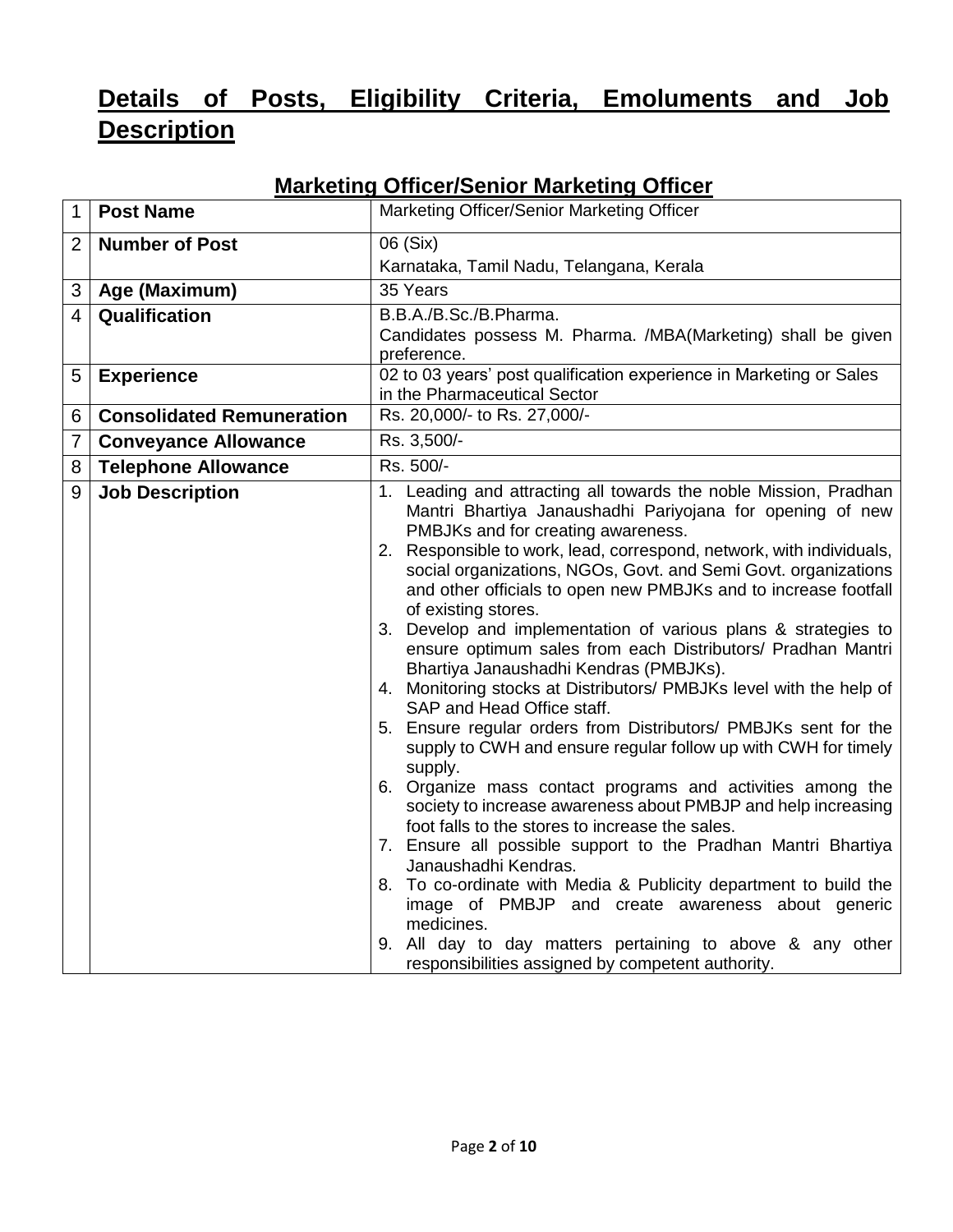# **Deputy Manager (Warehouse)**

| $\mathbf{1}$   | <b>Post Name</b>                 | Deputy Manager (Warehouse)                                                                     |  |  |  |  |  |  |
|----------------|----------------------------------|------------------------------------------------------------------------------------------------|--|--|--|--|--|--|
| $\overline{2}$ | <b>Number of Post</b>            | 01 (One)                                                                                       |  |  |  |  |  |  |
|                |                                  | Chennai, Tamil Nadu                                                                            |  |  |  |  |  |  |
| 3              | Age (Maximum)                    | 40 Years                                                                                       |  |  |  |  |  |  |
| $\overline{4}$ | Qualification                    | Graduation in any stream. Candidates possesses B. Pharma shall                                 |  |  |  |  |  |  |
|                |                                  | be given preference. MBA/PGDM in Supply Chain Management is                                    |  |  |  |  |  |  |
|                |                                  | desirable.                                                                                     |  |  |  |  |  |  |
| 5              | <b>Experience</b>                | 05 years' post qualification experience in Warehousing or Supply                               |  |  |  |  |  |  |
|                |                                  | Chain Management. Experience in Government Sector is desirable.                                |  |  |  |  |  |  |
| 6              | <b>Consolidated Remuneration</b> | Rs. 35,000/-                                                                                   |  |  |  |  |  |  |
| 7              | <b>Conveyance Allowance</b>      | Rs. 5,000/-                                                                                    |  |  |  |  |  |  |
| 8              | <b>Telephone Allowance</b>       | Rs. 1,000/-                                                                                    |  |  |  |  |  |  |
| 9              | <b>Other Facilities</b>          | 1. Provident Fund Facilities as per norms                                                      |  |  |  |  |  |  |
|                |                                  | 2. Rs. 5 Lakh's Sum Insured Group Mediclaim Policy                                             |  |  |  |  |  |  |
|                |                                  | 3. Rs. 10 Lakh's Sum Insured Group Accidental Insurance                                        |  |  |  |  |  |  |
|                |                                  | 4. Rs. 10 Lakh's Sum Assured Group Term Life Insurance                                         |  |  |  |  |  |  |
| 10             | <b>Job Description</b>           | 1. Responsible for the assessment and maintenance of required                                  |  |  |  |  |  |  |
|                |                                  | stock level at Regional Warehouse (RWH), Distributors JAKs and<br>other identified places.     |  |  |  |  |  |  |
|                |                                  | 2. Ensure timely supplies to JAKs, Distributors and other identified                           |  |  |  |  |  |  |
|                |                                  | places to avoid stock outs.                                                                    |  |  |  |  |  |  |
|                |                                  | 3. Ensure smooth operations of Regional Warehouse (RWH).                                       |  |  |  |  |  |  |
|                |                                  | 4. Resolve problems concerning supply systems, availability of                                 |  |  |  |  |  |  |
|                |                                  | medicines at RWHs, JAKs, Distributors and other identified                                     |  |  |  |  |  |  |
|                |                                  | places.<br>5. Responsible for integration between Central warehouse,                           |  |  |  |  |  |  |
|                |                                  | Regional warehouse and Kendras.                                                                |  |  |  |  |  |  |
|                |                                  | 6. Collaborate with other departments to integrate Supply Chain                                |  |  |  |  |  |  |
|                |                                  | systems with business systems or processes, such as IT                                         |  |  |  |  |  |  |
|                |                                  | Infrastructure<br>implementation,<br>order<br>customer<br>sales,                               |  |  |  |  |  |  |
|                |                                  | management and accounting.<br>7. Maintain metrics, reports, process documentation of stocks.   |  |  |  |  |  |  |
|                |                                  | 8. Responsible to maintain government norms for storing medicines                              |  |  |  |  |  |  |
|                |                                  | and safety norms at various levels.                                                            |  |  |  |  |  |  |
|                |                                  | 9. Direct inbound or outbound supply operations in co-ordination                               |  |  |  |  |  |  |
|                |                                  | with End to End Supply agency, such as transportation or                                       |  |  |  |  |  |  |
|                |                                  | warehouse activities, safety performance, logistics and quality                                |  |  |  |  |  |  |
|                |                                  | management.                                                                                    |  |  |  |  |  |  |
|                |                                  | 10. Develop risk management programs to ensure continuity of<br>supply in emergency scenarios. |  |  |  |  |  |  |
|                |                                  | 11. Analyze data to inform operational decisions or activities.                                |  |  |  |  |  |  |
|                |                                  | 12. Develop emergency response plans or procedures<br>and                                      |  |  |  |  |  |  |
|                |                                  | implement organizational process or policy changes.                                            |  |  |  |  |  |  |
|                |                                  | 13. Ensure solution of all issues of compliances of the Distribution,                          |  |  |  |  |  |  |
|                |                                  | Storage and IT services.<br>14. Responsible for team handling of Regional Warehouse.           |  |  |  |  |  |  |
|                |                                  | 15. Any other responsibility assigned by competent authority.                                  |  |  |  |  |  |  |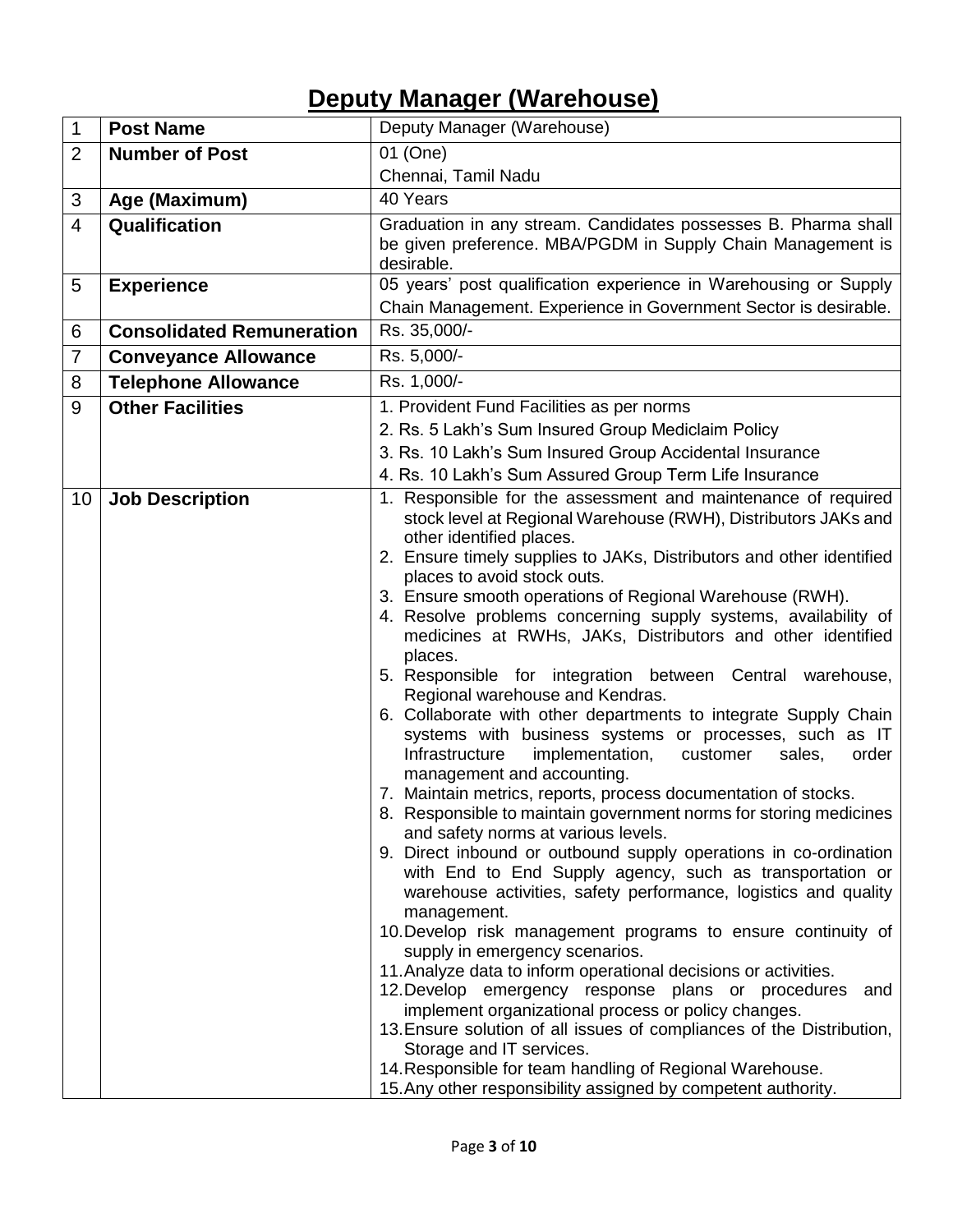# **Executive (Quality)**

| $\mathbf{1}$   | <b>Post Name</b>                 | Executive (Quality)                                                                                  |  |  |  |  |  |
|----------------|----------------------------------|------------------------------------------------------------------------------------------------------|--|--|--|--|--|
| $\overline{2}$ | <b>Number of Post</b>            | 01 (One)                                                                                             |  |  |  |  |  |
| 3              | Age (Maximum)                    | 30 Years                                                                                             |  |  |  |  |  |
| $\overline{4}$ | Qualification                    | B. Pharma. Candidates possesses M. Pharma shall be given                                             |  |  |  |  |  |
|                |                                  | preference.                                                                                          |  |  |  |  |  |
| 5              | <b>Experience</b>                | 02 years' post qualification experience in Quality Control/Quality                                   |  |  |  |  |  |
|                |                                  | Assurance/ Regulatory Operations. Experience in Government                                           |  |  |  |  |  |
|                |                                  | Sector is desirable.                                                                                 |  |  |  |  |  |
| 6              | <b>Consolidated Remuneration</b> | Rs. 20,000/-                                                                                         |  |  |  |  |  |
| $\overline{7}$ | <b>Conveyance Allowance</b>      | Rs. 3,500/-                                                                                          |  |  |  |  |  |
| 8              | <b>Telephone Allowance</b>       | Rs. 500/-                                                                                            |  |  |  |  |  |
| 9              | <b>Other Facilities</b>          | 1. Provident Fund Facilities as per norms                                                            |  |  |  |  |  |
|                |                                  | 2. Rs. 5 Lakh's Sum Insured Group Mediclaim Policy                                                   |  |  |  |  |  |
|                |                                  | 3. Rs. 10 Lakh's Sum Insured Group Accidental Insurance                                              |  |  |  |  |  |
|                |                                  | 4. Rs. 10 Lakh's Sum Assured Group Term Life Insurance                                               |  |  |  |  |  |
| 10             | <b>Job Description</b>           | 1. To draw random samples with logistic team and maintain records                                    |  |  |  |  |  |
|                |                                  | of these samples and sending all required things to Head office.                                     |  |  |  |  |  |
|                |                                  | 2. To match the product with MRC and inhouse test report.                                            |  |  |  |  |  |
|                |                                  | 3. To maintain the all required MIS in SAP.                                                          |  |  |  |  |  |
|                |                                  | 4. Physical examination of artwork as approved, physical<br>description as per IHTS hardness, color. |  |  |  |  |  |
|                |                                  | 5. To hide all details of manufacturer at all label which is being                                   |  |  |  |  |  |
|                |                                  | sending to lab.                                                                                      |  |  |  |  |  |
|                |                                  | 6. Pack hided sample and send to respective lab.                                                     |  |  |  |  |  |
|                |                                  | 7. Store control sample in proper arrangement (By alphabetic/drug                                    |  |  |  |  |  |
|                |                                  | code/therapy wise further dosage form wise).                                                         |  |  |  |  |  |
|                |                                  | 8. Maintain dispatch record and dispatch letter.                                                     |  |  |  |  |  |
|                |                                  | 9. Examined MRC send to concerned official with all required<br>details.                             |  |  |  |  |  |
|                |                                  | 10. Any other work which is assigned by competent authority.                                         |  |  |  |  |  |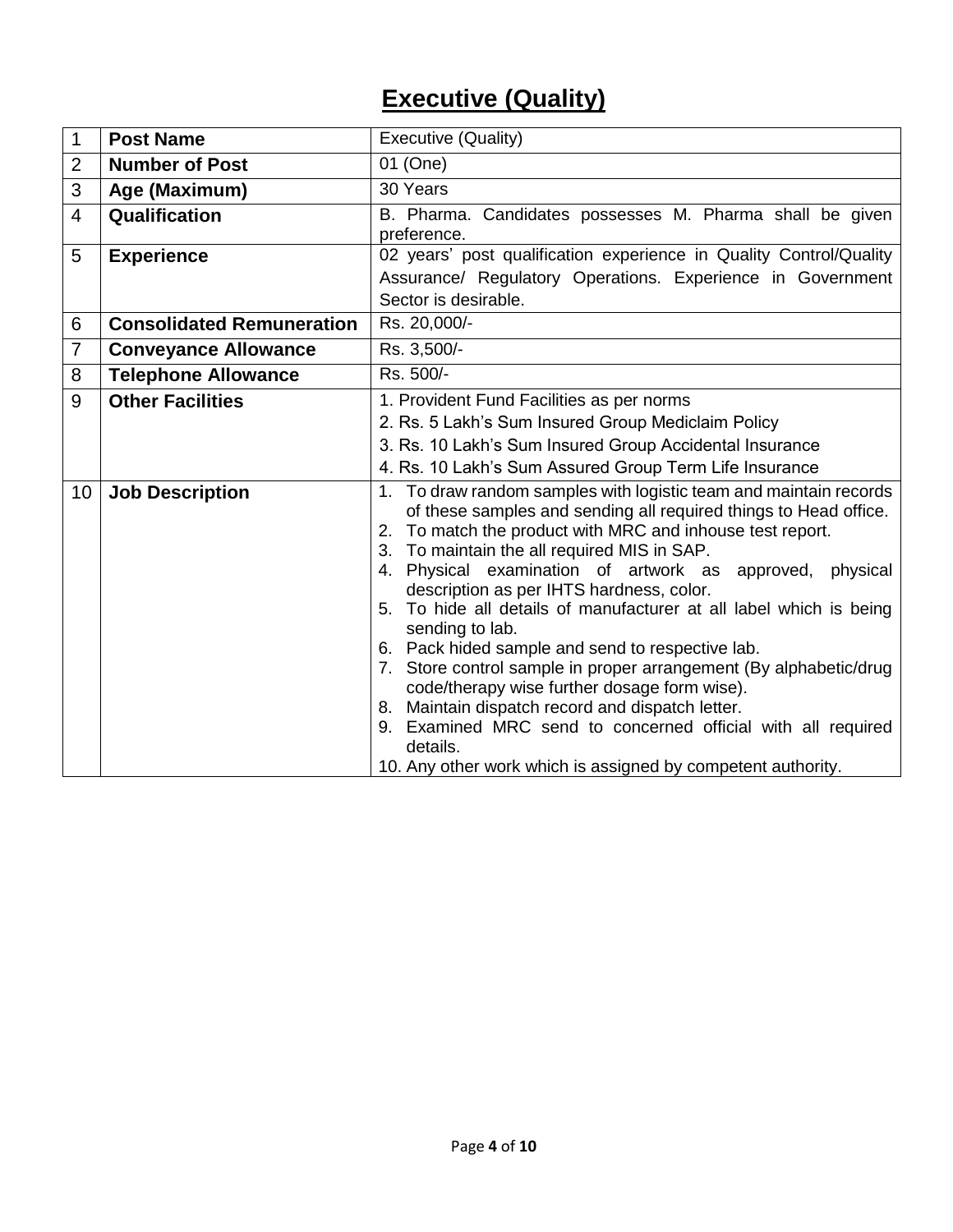# **Junior Officer (Store Facilitation Cell)**

| 1              | <b>Post Name</b>                 | Junior Officer (Store Facilitation Cell)                                                                                                                                                                                                                                                                                                                                                                                                                                                                                                                                                                                                                                                                                                                                                                                                                                                                                                                                                                                                                                                                                   |
|----------------|----------------------------------|----------------------------------------------------------------------------------------------------------------------------------------------------------------------------------------------------------------------------------------------------------------------------------------------------------------------------------------------------------------------------------------------------------------------------------------------------------------------------------------------------------------------------------------------------------------------------------------------------------------------------------------------------------------------------------------------------------------------------------------------------------------------------------------------------------------------------------------------------------------------------------------------------------------------------------------------------------------------------------------------------------------------------------------------------------------------------------------------------------------------------|
| $\overline{2}$ | <b>Number of Post</b>            | 02 (Two)                                                                                                                                                                                                                                                                                                                                                                                                                                                                                                                                                                                                                                                                                                                                                                                                                                                                                                                                                                                                                                                                                                                   |
|                |                                  | 1 for Bangalore (Karnataka), 1 for Chennai (Tamil Nadu)                                                                                                                                                                                                                                                                                                                                                                                                                                                                                                                                                                                                                                                                                                                                                                                                                                                                                                                                                                                                                                                                    |
| 3              | Age (Maximum)                    | 30 Years                                                                                                                                                                                                                                                                                                                                                                                                                                                                                                                                                                                                                                                                                                                                                                                                                                                                                                                                                                                                                                                                                                                   |
| 4              | <b>Essential Qualification</b>   | Graduation in any stream.                                                                                                                                                                                                                                                                                                                                                                                                                                                                                                                                                                                                                                                                                                                                                                                                                                                                                                                                                                                                                                                                                                  |
| 5              | <b>Experience</b>                | 01-year experience in Sales & Marketing/Customer Care/Backend<br>Customer Support is desirable.                                                                                                                                                                                                                                                                                                                                                                                                                                                                                                                                                                                                                                                                                                                                                                                                                                                                                                                                                                                                                            |
| 6              | <b>Consolidated Remuneration</b> | Rs. 18,000/-                                                                                                                                                                                                                                                                                                                                                                                                                                                                                                                                                                                                                                                                                                                                                                                                                                                                                                                                                                                                                                                                                                               |
| 7              | <b>Conveyance Allowance</b>      | Rs. 3,500/-                                                                                                                                                                                                                                                                                                                                                                                                                                                                                                                                                                                                                                                                                                                                                                                                                                                                                                                                                                                                                                                                                                                |
| 8              | <b>Telephone Allowance</b>       | Rs. 500/-                                                                                                                                                                                                                                                                                                                                                                                                                                                                                                                                                                                                                                                                                                                                                                                                                                                                                                                                                                                                                                                                                                                  |
| 9              | <b>Job Description</b>           | 1. Responsible to ensure smooth workings of customer care/call<br>center and collection of all information/data in software.<br>2. Resolve incentive related problems by clarifying the customer's<br>complaint; determining the cause of the problem; selecting and<br>explaining the best solution to solve the problem; expediting<br>correction or adjustment; following up to ensure resolution.<br>3. Responsible to provide accurate, valid and complete information<br>by using the right methods/tools for Store opening and incentive<br>grant process.<br>4. Build sustainable relationships of trust through open and<br>interactive communication with store owners.<br>5. Handle complaints provide appropriate solutions and alternatives<br>within the time limits and follow up to ensure resolution.<br>6. Responsible to prepare various types of reports of stores by<br>collecting and analyzing stores information.<br>7. Ensure co - ordination between CWH, RWH and Head Office.<br>8. All day to day matters pertaining to above & any other<br>responsibilities assigned by competent authority. |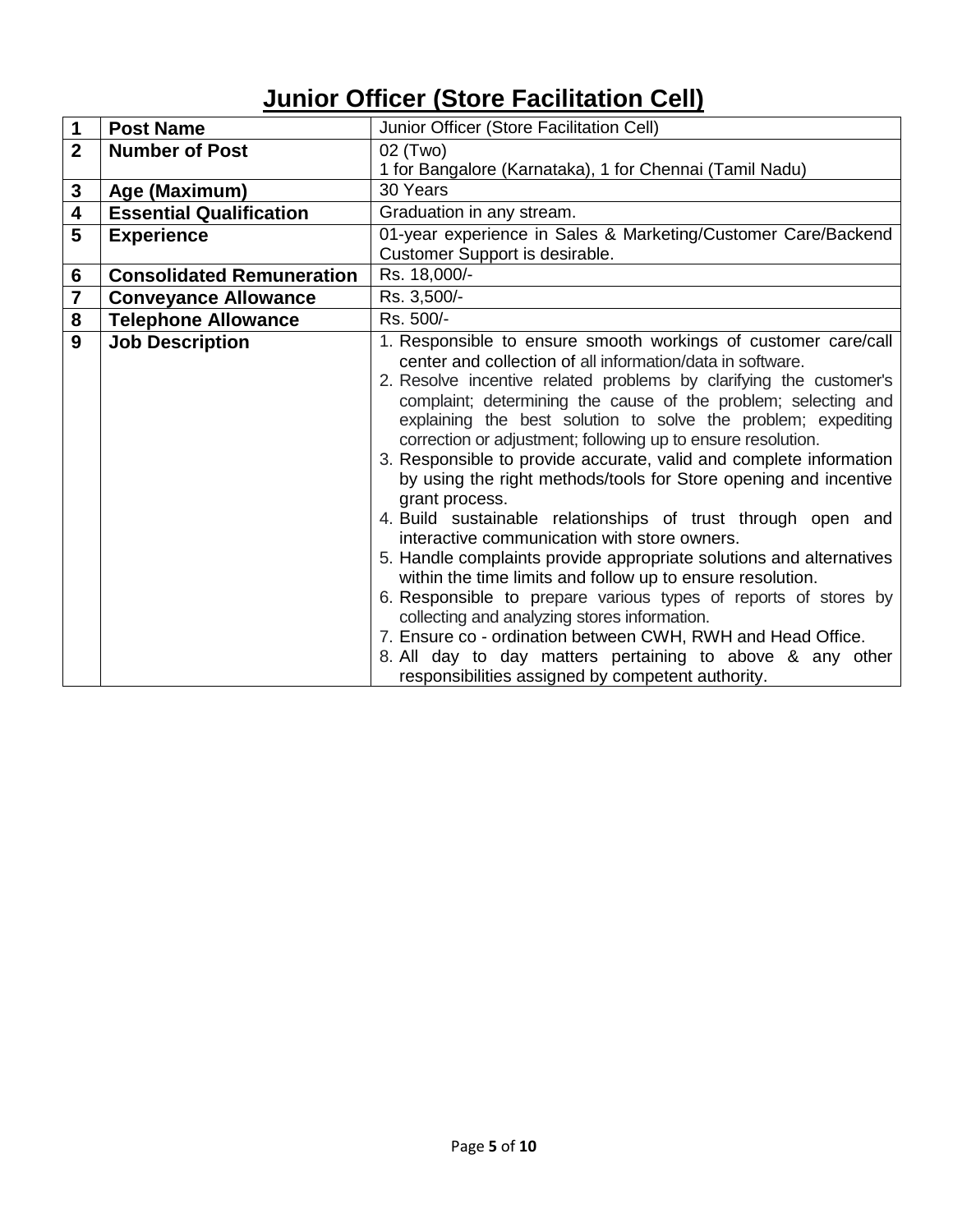# **General Terms & Conditions**

- 1. The appointment is purely on contractual basis and it is not against any permanent vacancy. This appointment will not entitle any candidate to claim for regular/ permanent employment in BPPI.
- 2. Candidates should ensure that they fulfill the eligibility criteria prescribed for the post they have applied, in case it is found at any stage of selection process or even after appointment that the candidate has furnished false or incorrect information or suppressed any relevant information/ material facts or does not fulfill the criteria, his / her candidature / services are liable for rejection/ termination without notice with further legal proceedings. The cut-off date for age, qualification and experience will be 31.12.2019.
- 3. Person having experience of working in Government sector, PSUs and Pharma industry in same profile may get preference.
- 4. The incumbent is liable to be transferred/posted in any place of India at the discretion of BPPI. The selected candidate should be able to join at the earliest.
- 5. BPPI has the right to reject the entire selection process/advertisement at any stage and the decision of BPPI shall be final in this regard.
- 6. BPPI reserves the right to relax age/experience/qualification & other qualifying criteria in deserving cases. Mere fulfilling of eligibility criteria shall not confer any right to the applicant for being called for the next round of selection process or appointment. Canvassing in any form will disqualify the candidate.
- 7. Appointment will be on whole time contractual basis on the following terms & conditions.
	- a) He/She will be entitled to consolidated remuneration, conveyance and telephone allowance and provident fund as per rules.
	- b) He/She will be entitled to leaves as per BPPI rules.
	- c) BPPI reserves the right to revise the terms & conditions during the tenure of the contract.
	- d) The contractual appointment will automatically come to an end on the expiry of the contractual period and no notice pay or retrenchment compensation will be payable to candidate. During the contract period in case performance of candidate is not found satisfactory or for any other reason, contract can be terminated without assigning any reason by giving 30 days' notice or 30 days remuneration in lieu thereof.
	- e) Candidate will devote his/her whole time and attention in the interest of the Bureau and will not engage himself/herself in any other work/assignment either fulltime or part time, either paid or in honorary capacity. As a contractual employee, you will maintain a high standard of loyalty, efficiency and integrity.
- 8. Initially contractual appointment will be for one to three years and which may or may not be extended based on the performance. There will be three months' probation period during the first-year contract, which may or may not be extended based on the performance. During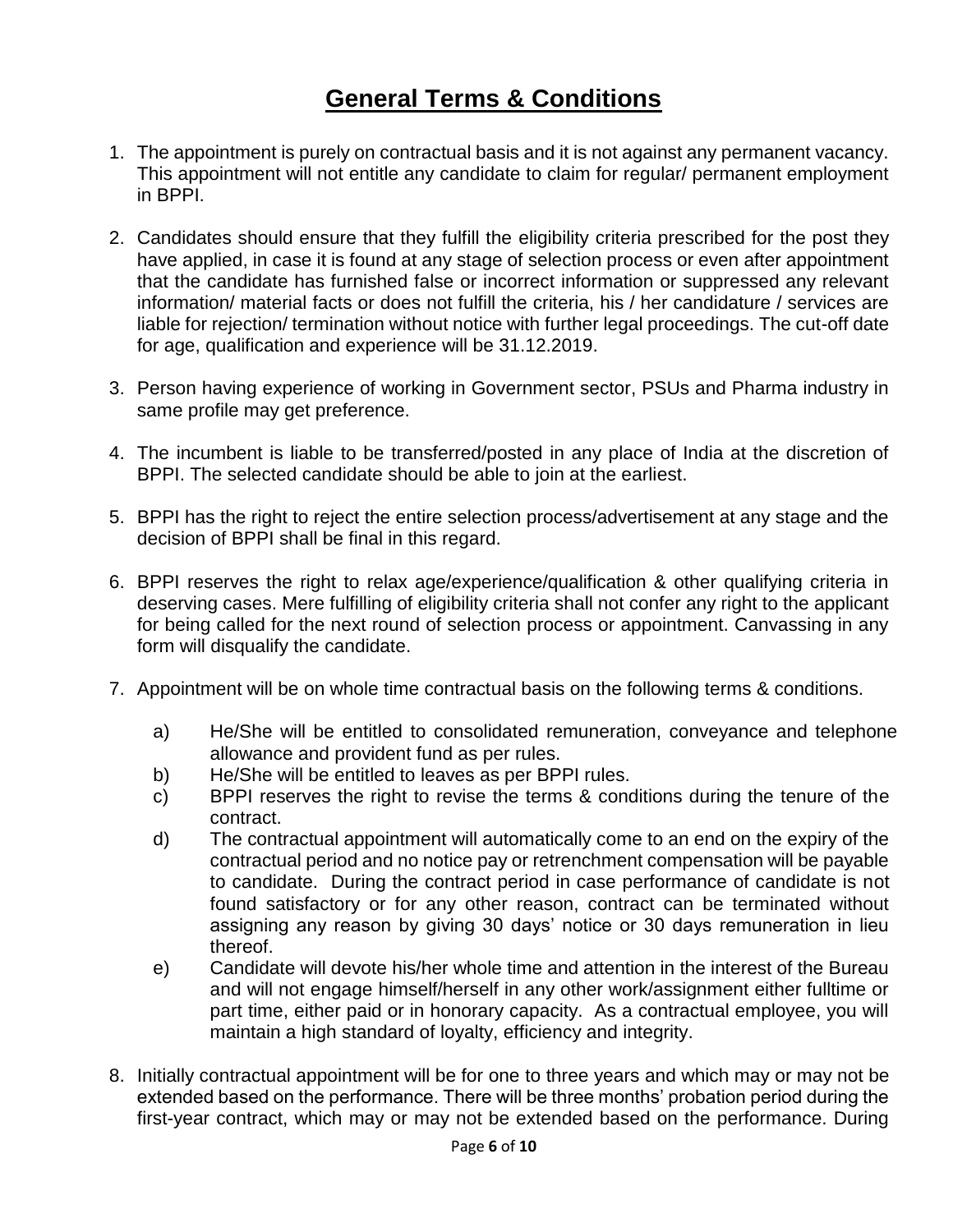the period of first year of contract, from the date of joining including the period spent on probation, if the employee leaves/resigns/abandons the services or violates the terms of the appointment, employee will have to pay liquidated damages amounting to six months' consolidated/basic pay.

- 9. No. of posts shall be increased/decreased, basis on the requirement of internal department.
- 10.Any corrigendum/clarifications on this advertisement, if necessary, shall be notified through our website.
- 11.Candidates are advised to check their emails regularly for the updates.
- 12.Please note that no TA/DA shall be paid to any candidate for appearing in interview in BPPI.
- 13.Interested eligible candidates may send their applications to **CEO, BPPI** at **E-1, 8th Floor, Videocon Tower, Jhandewalan Extn., New Delhi - 110055** up to **15.01.2020 (Till 03:00 PM).**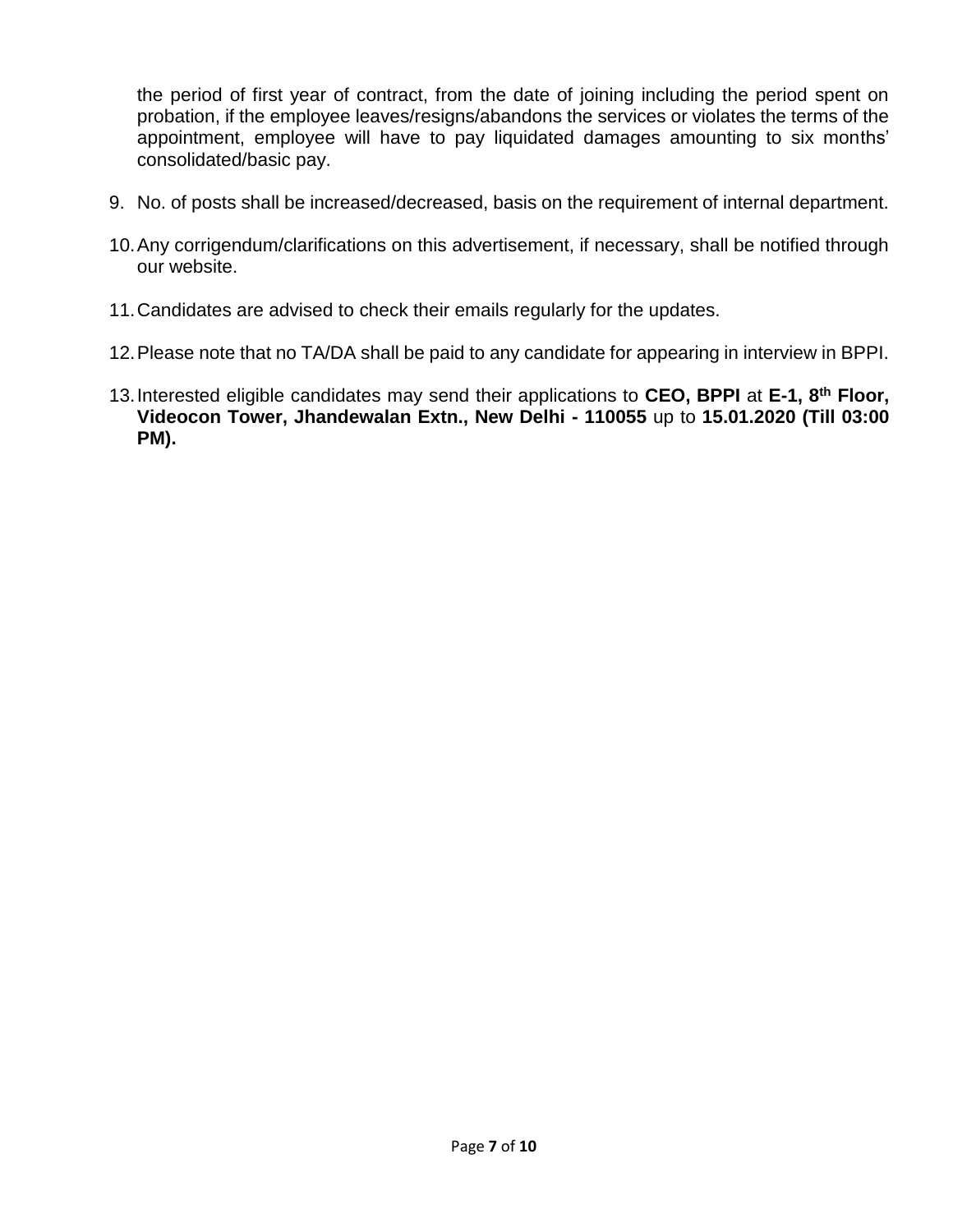# **Selection Process**

The selection process shall be followed by two stage process:

#### **1. Initial Screening 2. Personal Interview**

#### **Initial Screening**

Candidates are requested to submit duly filled in application form (complete in all respects) with copy of all educational, experience etc. documents. The complete application form will be checked, verified and screened and the candidates, whose candidature will be found eligible and suitable for the requirements, will be notified through telephonically call or email for the next stage of Personal Interview.

#### **Personal Interview**

In the second stage, there will be Personal Interview of the candidates, whose application forms have been successfully verified and those found suitable for the requirements. Based on the credentials and performance in the personal interview, the candidates will be shortlisted, and the offer of appointment shall be issued to the suitable candidate in the order of merit.

**Please also note:** Candidates are required to carry all the supporting documents (marks sheet, degree, experience certificate etc.) in original along with one set of photocopies at the interview venue for verification. BPPI may adopt higher criteria/process in case of a more number of applicants meeting eligibility criteria.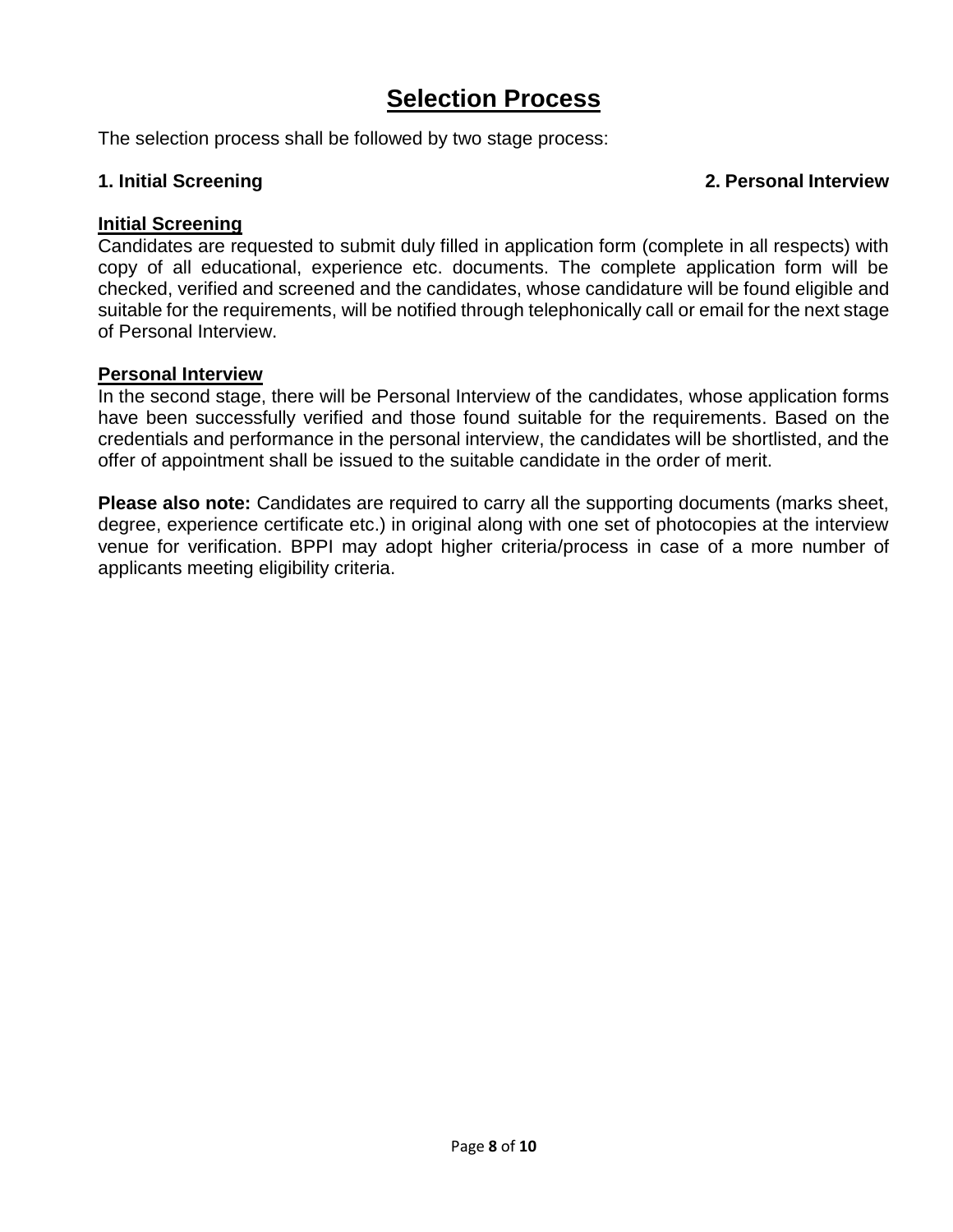#### **BUREAU OF PHARMA PUBLIC SECTOR UNDERTAKINGS OF INDIA (BPPI)**

**(Society set up under the aegis of Department of Pharmaceuticals, Government of India) E-1, 8th Floor, Videocon Tower, Jhandewalan Extn., New Delhi - 110055**

#### **Application for the Post of\_\_\_\_\_\_\_\_\_\_\_\_\_\_\_\_\_\_\_\_\_\_\_\_\_\_\_\_\_\_\_\_\_\_\_\_\_\_\_\_\_\_\_\_\_\_**

| 1. Name of the Candidate         |   |
|----------------------------------|---|
| 2. Sex (Male/Female/Others)      |   |
| 3. Father's/Mother's Name        |   |
| 4. Age & Date of Birth           |   |
| 5. Permanent Residential Address | ÷ |
| 6. Present mailing address       |   |
| 7. Contact No. & Email Id        | ٠ |
| 8. Nationality                   |   |
| 9. Marital status                |   |
| 10. Alternative contact no.      |   |
| 11. Languages known<br>Speak:    | ÷ |

**Write :**

#### **12. Educational Qualification (Starting from matriculation onwards):**

| $S_{\cdot}$<br><u>No.</u> | Course/Certificate/<br>Diploma/Degree | <b>Board/University</b> | Year of<br><b>Passing</b> | <b>Subjects</b><br>(Main) | %age of<br><b>Marks</b> |
|---------------------------|---------------------------------------|-------------------------|---------------------------|---------------------------|-------------------------|
|                           |                                       |                         |                           |                           |                         |
|                           |                                       |                         |                           |                           |                         |
|                           |                                       |                         |                           |                           |                         |
|                           |                                       |                         |                           |                           |                         |
|                           |                                       |                         |                           |                           |                         |
|                           |                                       |                         |                           |                           |                         |
|                           |                                       |                         |                           |                           |                         |